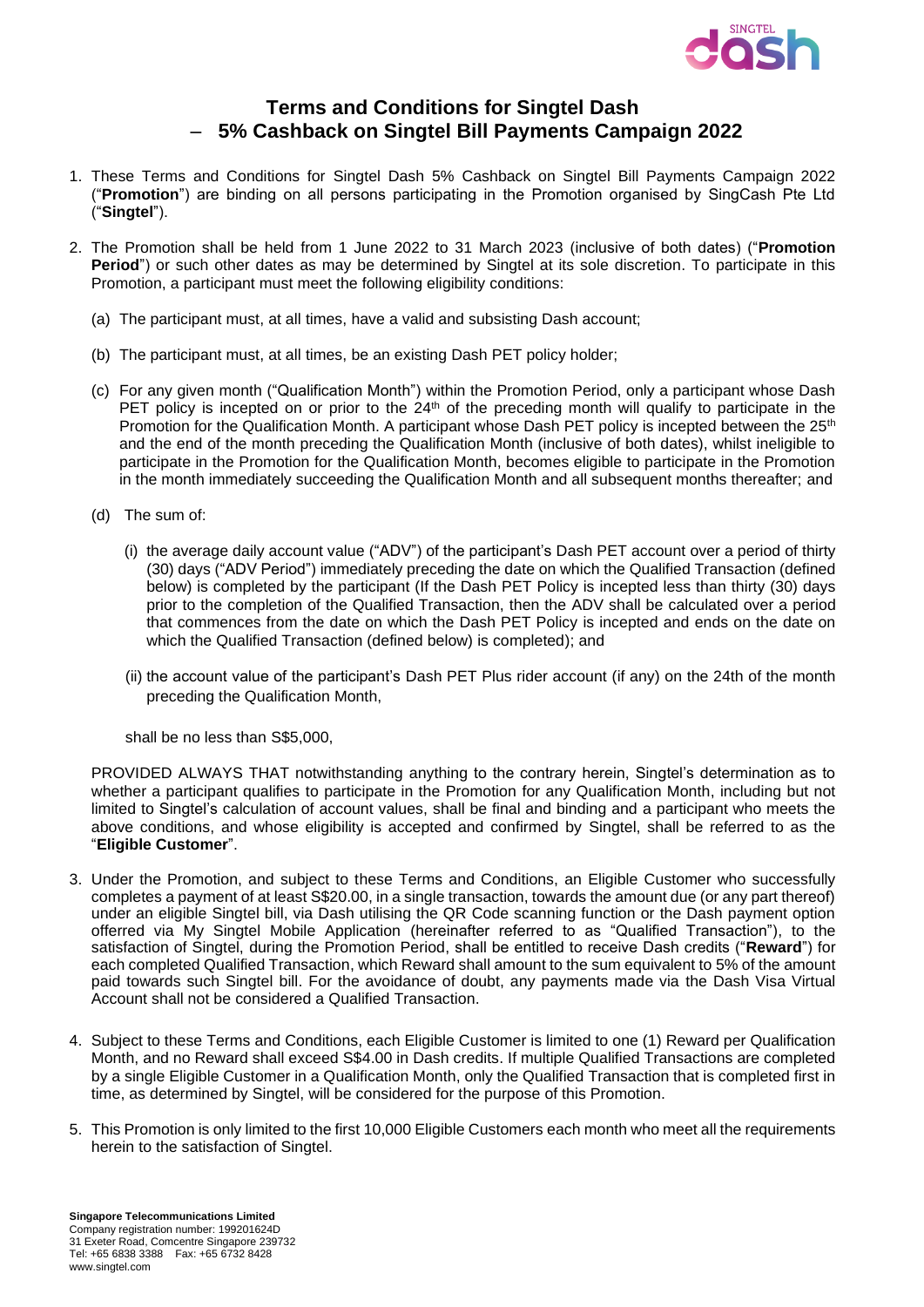

- 6. The Reward will be credited to the Eligible Customer's Dash account within seven (7) working days after the completion of the Qualified Transaction, as verified by Singtel, so long as its Dash account is subsisting and remains valid. Utilisation of Dash credits is subject to the Terms and Conditions for Dash (accessible at https://dash.com.sg).
- 7. Your Dash Account, Dash PET Account and Dash PET Plus Rider Account (if any) must at all times be and remain valid and must not for any reason be terminated, cancelled, suspended or otherwise rendered void. You must comply at all times with the terms and conditions governing your use of Dash, including, but not limited to, the Dash Terms and Conditions and Terms and Conditions for In-App Financial Products/Services within Dash (both of which may be accessed at [http://www.dash.com.sg/terms\)](http://www.dash.com.sg/terms).
- 8. Singtel reserves the right to terminate the Promotion in its entirety and/or to vary, amend, delete or supplement any of these Terms and Conditions, at any time, in their sole and absolute discretion and without prior notice to you. In the event of any such termination or amendment, Singtel may at its absolute discretion elect not to award the Reward in respect of the terminated or amended Promotion.
- 9. Notwithstanding any other provision of these Terms and Conditions, Singtel has the sole and absolute discretion to determine the eligibility of a participant to enter and participate in this Promotion and the Eligible Customer's entitlement to the Reward.
- 10.Singtel's decisions on all matters relating to or in connection with this Promotion (including without limitation whether a particular Singtel bill is eligible for this promotion) and these Terms and Conditions shall be final. No appeal, correspondence or claims will be entertained.
- 11.Singtel shall not in any event be liable in any way to you or any person for any direct or indirect loss, liability, damages or expense whatosever, howsoever arising, in connection with this Promotion (including, but not limited to, that arising from or in connection with any failure or delay by Singtel to award the Reward (or any part thereof) to you or any person).
- 12.These Terms and Conditions are to be read in conjunction with other applicable terms and conditions which can be accessed at http://www.dash.com.sg/terms. If there is any inconsistency between these Terms and Conditions and such other applicable terms and conditions, these Terms and Conditions shall prevail to the extent of such inconsistency unless Singtel otherwise determines.
- 13.These Terms shall be subject to and construed in accordance with the laws of Singapore and you hereby submit to the exclusive jurisdiction of the courts of Singapore.
- 14.A person who is not a party to these Terms and Conditions has no right under the Contracts (Rights of Third Parties) Act, Chapter 53B of Singapore to enforce or enjoy the benefit of any provision of these Terms and Conditions.
- 15.Singtel reserves the right to disqualify an Eligible Customer from the Promotion if:
	- a. the Eligible Customer is determined, in Singtel's sole discretion, to be ineligible for any reason whatsoever; or
	- b. at any time, Singtel, at its sole and absolute discretion, suspects any collusion, fraud, illegal or other unlawful activity involving or undertaken by the Eligible Customer; or
	- c. at any time, Singtel reasonably believes that the Eligible Customer is or was involved in manipulating, rigging, abusing, cheating the underlying system or is otherwise engaged in any activity calculated to game the system or gain an unfair advantage; or
	- d. there is a cancellation or reversal of the Qualified Transaction, or a refund is provided to the Eligible Customer for any reason whatsoever; or
	- e. crediting of the Reward causes the balance in the Eligible Customer's Dash account to exceed the permissible limit; or
	- f. the Eligible Customer contravenes any applicable laws or fails or neglects to comply with these Terms and Conditions.